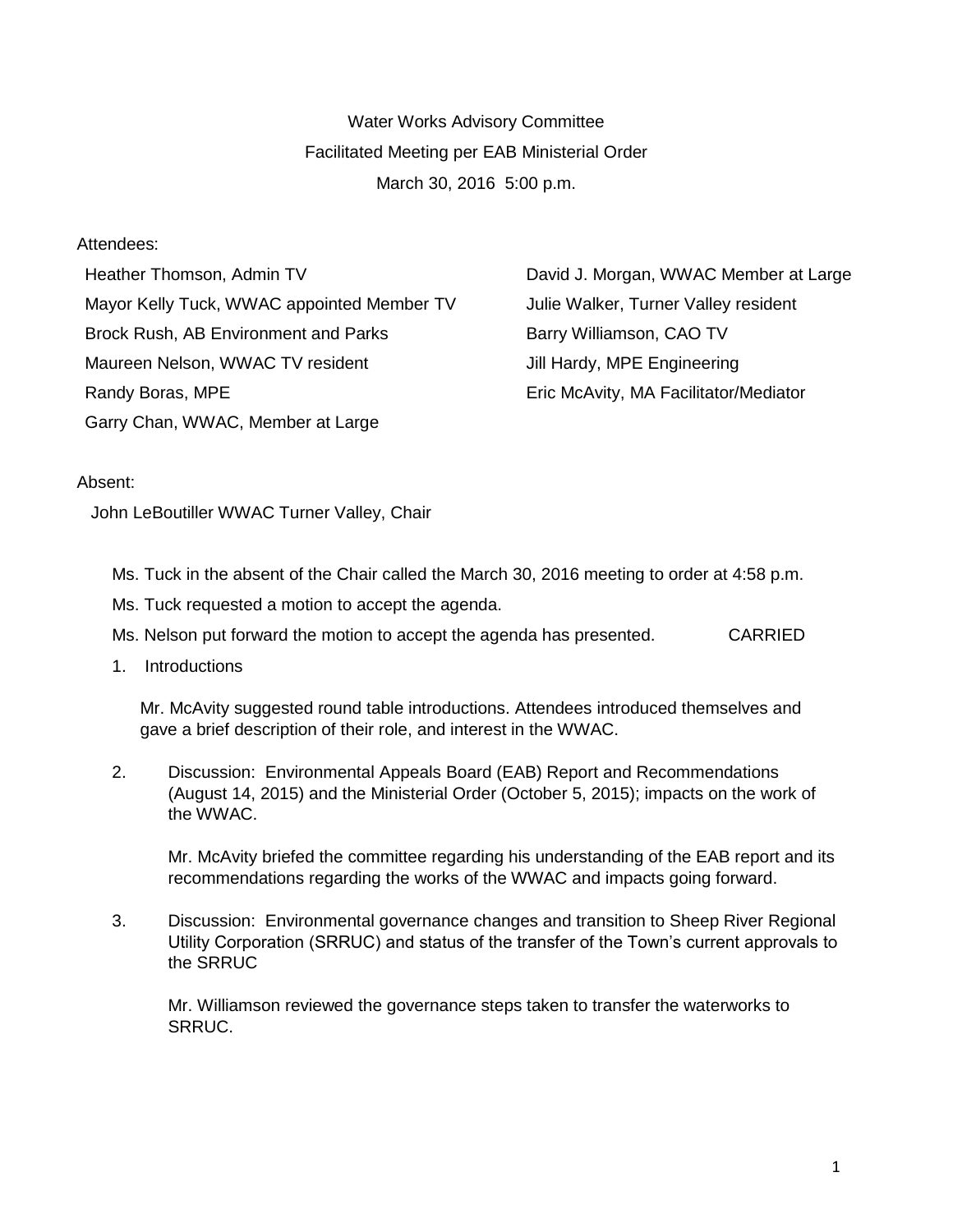Ms. Walker questioned which assets are being transferred?

Mr. Williamson responded that the lands, the Water Treatment Plant, the reservoir and the approvals are included in the transfer. He further advised the Town's underground distribution system, nor the treated reservoir will be transferring at this time. Mr. Williamson went on to advise the WWAC will also be transitioning into the governance of the SRRUC.

Mr. Williamson then described why the WWAC was put into hiatus over the flood period. He explained the QUAD partnership was well into formation of the corporation when the flood hit, providing water to the residents of both communities was paramount and communications were taken over by the QUAD group. Our communities went into a Local State of Emergency for just over a year, and the residents of both communities also experienced restricted water use for an18-month period.

Mr. McAvity questioned when the approvals might be expected to transfer to the corporation?

Mr. Williamson responded the assets as they relate to land are currently with land titles and it is expected those transfers will occur over the next two weeks.

Ms. Walker questioned what the benefit is to the residents of having the corporation?

Ms. Tuck advised it provides for greater efficiencies, we continue to build these partnerships and relationships; it has been proven to be beneficial when applying for grants. She further stated the focus of the Alberta Government regarding working together partnerships and is closely evaluating regional initiatives. The government prefers efficient and effective services. The AB government have tasked municipalities to find innovative ways to provide services to our residents. She then reminded the group that the water treatment and pipeline project was started well before the flood. We need to be celebrating our partnerships, continue working with our neighbours through the Friendship Agreement which was entered into in 2012, as well as the QUAD partnership.

Ms. Thomson further reminded the group, the Water for Life grant for the QUAD had already been applied for and the funding had been approved to go forward with the regional initiative prior to the flood event.

Mr. Rush confirmed the Water for Life grant had been approved, further suggesting it just makes sense to go with regionalization of these types of facilities, it promotes economic strength.

Ms. Walker questioned Mr. Rush regarding the Millarville pipeline.

Mr. Rush suggested the Millarville pipeline doesn't really come into play at this time.